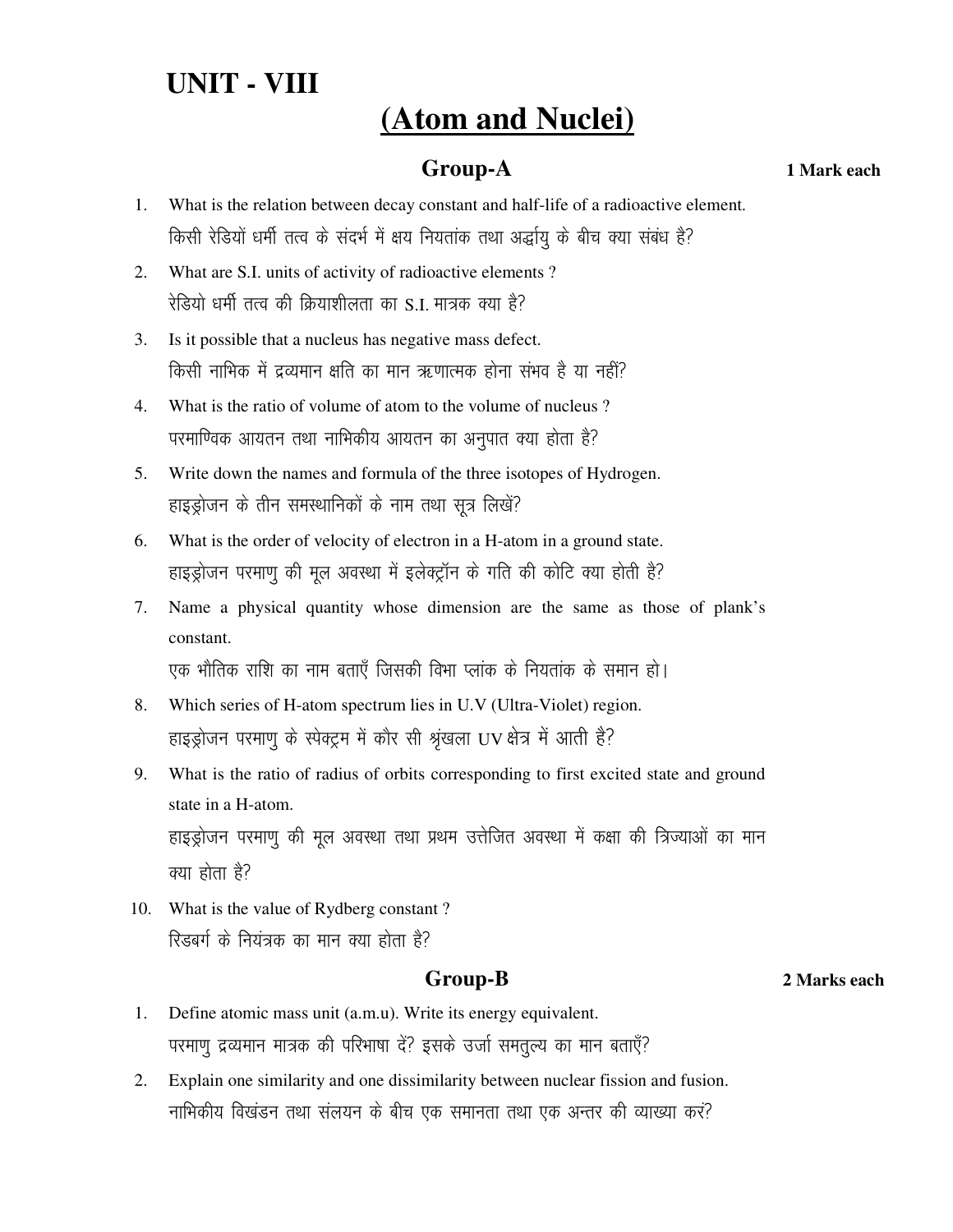- 3. How many electrons, protons and neutrons are there in a atomic number 11 and mass number 24. परमाणु संख्या 11 तथा द्रव्यमान संख्या 24 वाले तत्व में इलेक्ट्रॉन, प्रोटॉन तथा न्यूट्रॉन की संख्या बताएँ?
- 4. What is the difference between an electron and a β -particle ?  $\frac{1}{5}$ लेक्टॉन तथा  $B - \Phi$ ण के बीच क्या अन्तर है?
- 5. Give justification of Bohr's quantum condition by de-Broglie hypothesis. हे–ब्रोयी की परिकल्पना के आधार पर वोट को क्वान्टम प्रतिबन्ध की सत्यता का परीक्षण करें?
- 6. Distinguish between excitation potential and ionisation potential. उत्तेजन विभव तथा आयतन विभव में अंतर स्पष्ट करें?
- 7. Calculate mass defect, binding energy and binding energy per nucleon for a Lithium nucleus  $(Li_3^7)$  taking its mass = 7.000000 a.m.u. mass of proton = 1.007825 a.m.u. and mass of neutron = 1.008665 a.m.u. Take 1 a.m.u. = 931.5 Me Ѵ लिथियम के नाभिक ( $\rm{Li_3}^7$ ) के लिए द्रव्यमान क्षति, बन्धन उर्जा तथा बन्धन उर्जा प्रति नाभिक कण की गणना निम्न आधार पर करें नाभिक की मात्रा = 7.000000 a.m.u. प्रोटॉन की मात्रा = 1.007825 a.m.u. न्यूट्रॉन की मात्रा = 1.008665 a.m.u.  $(1$  a.m.u. = 931.5 Me V)

### **Group-C 3 Marks each**

- 1. The Half life of Radon is 3.8 days. Calculate how much of 15 milligram of Radon will remain after 38 days. यदि रेडॉन को अर्द्धायु 3.8 दिन की है तो गणना करें कि 38 दिनों के बरद 15mg रेडॉन की कितनी मात्रा शेष रहेगी?
- 2. You are given two nuclei  $X^4$ <sub>3</sub> and  $Y^4$ 3 Explain giving reason, as to which one of the two nuclei is likely to be more stable. अपने दो नाभिक  $\mathrm{X}^4$ 3 तथा  $\mathrm{Y}^4$ 3 दिए गये हैं। कारण सहित व्याख्या करें कि कौन सा नाभिक ज्यादा स्थायी हो सकता है?
- 3. What do you understand by atomic number and mass number ? Explain giving examples.

परमाणु संख्या तथा द्रव्यमान संख्या से क्या तात्पर्य है? उदाहरण सहित समझाएँ।

4. Distinguish between Isotopes and Isobars. Explain giving examples. समस्थानिक तथा समभारिक के अन्तर सोदाहरण स्पस्ट करें।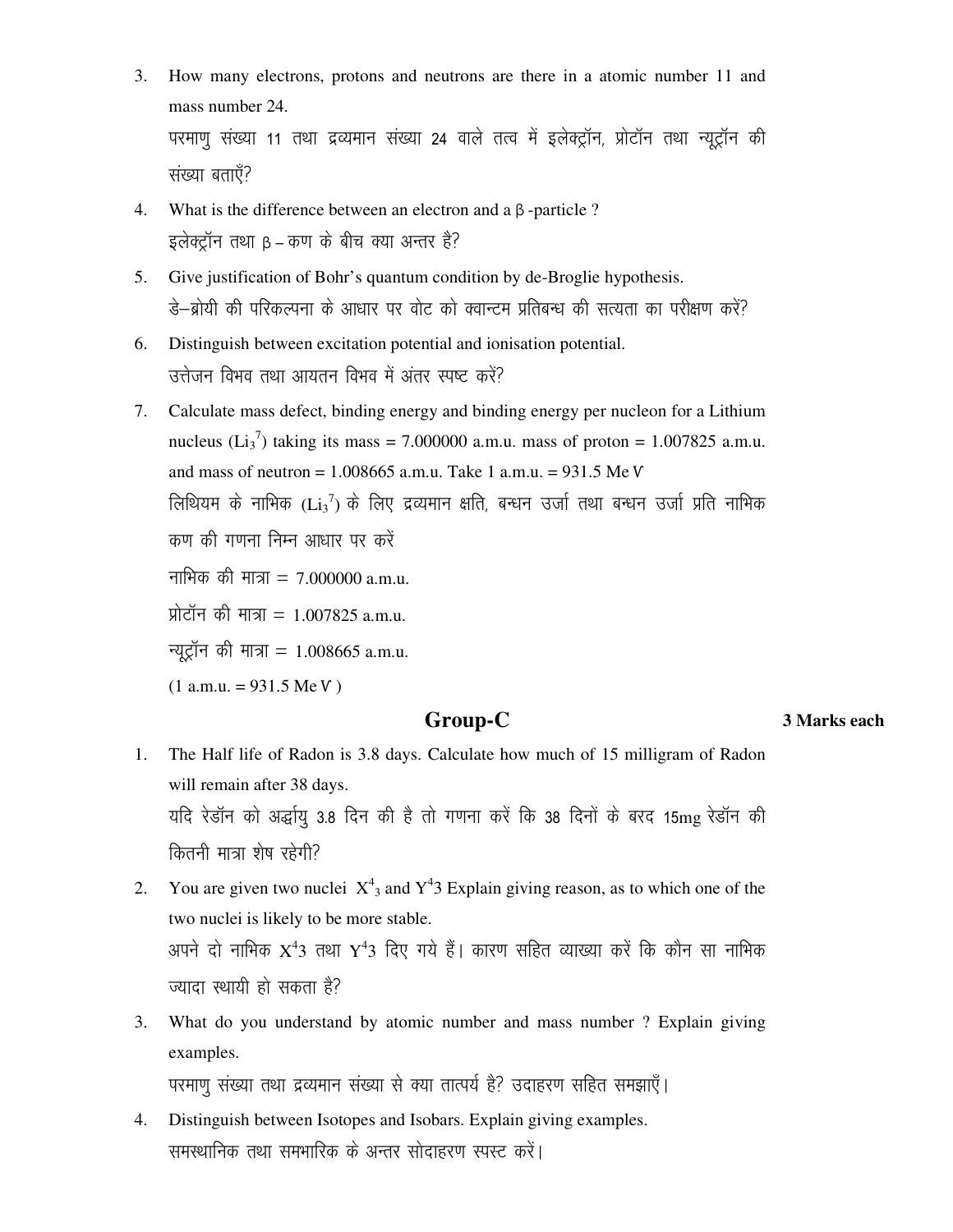- $5<sub>1</sub>$ Define half-life of radioactive substance. Deduce an expression for it. किसी रेडियोधर्मी तथा पदार्थ की अर्द्धायु परिभाषित करें। इसके लिए एक व्यंजक प्राप्त करें।
- Draw a plot of potential energy of a pair of nucleons as a function of their 6. separation. Write two important conclusions which you can draw regarding the nature of nuclear forces.

नाभिक कणों के एक जोड़े के लिए विलगाव तथा स्थितिज उर्जा के बीच ग्राफ खींचें। इस ग्राफ से नाभिकीय बलो की प्रकृति के बारे में दो महत्त्वपूर्ण निस्कर्ष की व्याख्या करें।

- Derive an Expression for average life of a radio nuclide. Give its relationship with 7. the half-Life. किसी रेडियोधर्मी नाभिक की औसत आयु के लिए एक व्यंजक प्राप् करें। अर्द्धायु के साथ इसका संबंध बतलाएँ।
- A radioactive nucleus 'A' undergoes a series of decays according to the following 8. scheme:  $A \xrightarrow{\alpha} A_1 \xrightarrow{\beta} A_2 \xrightarrow{\alpha} A_3 \xrightarrow{\beta} A_4$ The mass number and atomic number of 'A' are 180 and 72 respectively. What are these numbers for  $A_1$ ,  $A_2$ ,  $A_3$  &  $A_4$

एक रेडियोधर्मी नाभिक (A) की क्षयण श्रृंखला निम्नवत् है

$$
A \xrightarrow{\alpha} A_1 \xrightarrow{\beta} A_2 \xrightarrow{\alpha} A_3 \xrightarrow{\beta} A_4
$$

यदि A की द्रव्यमान संख्या 180 तथा परमाणु संख्या 72 हो तो A1, A2, A3 तथा A4 के लिए इन संख्याओं का मान ज्ञात करें।

- Describe Ruther Ford atom model. What are the drawback of this model? 9. रदरफोर्ड के परमाणु मॉडेल का वर्णन करें। इस मॉडेल की क्या कमियाँ हैं?
- 10. What is meant by natural Radioactivity ? What type of radiations are emitted ? Explain briefly the nature of these radiations. प्राकृतिक रेडियो सक्रियता का क्या तात्पर्य है? इससे किन प्रकार के विकिरणों का उत्सर्जन होता है? इन विकिरणों की प्रकृति की व्याख्या करें।
- 11. What is meant by nuclear fission and nuclear fusions reaction? नाभिकीय विखंडन प्रतिक्रिया एवं नाभिकीय संलयन प्रतिक्रिया से आप क्या समझते हैं?
- 12. A radioactive substance has a half life period of 30 days. Calculate:
	- (a) Time taken for  $\frac{3}{4}$  of original number of atoms to disintegrate
	- (b) Time taken for 1/8 of the original number of atoms to remain unchanged.